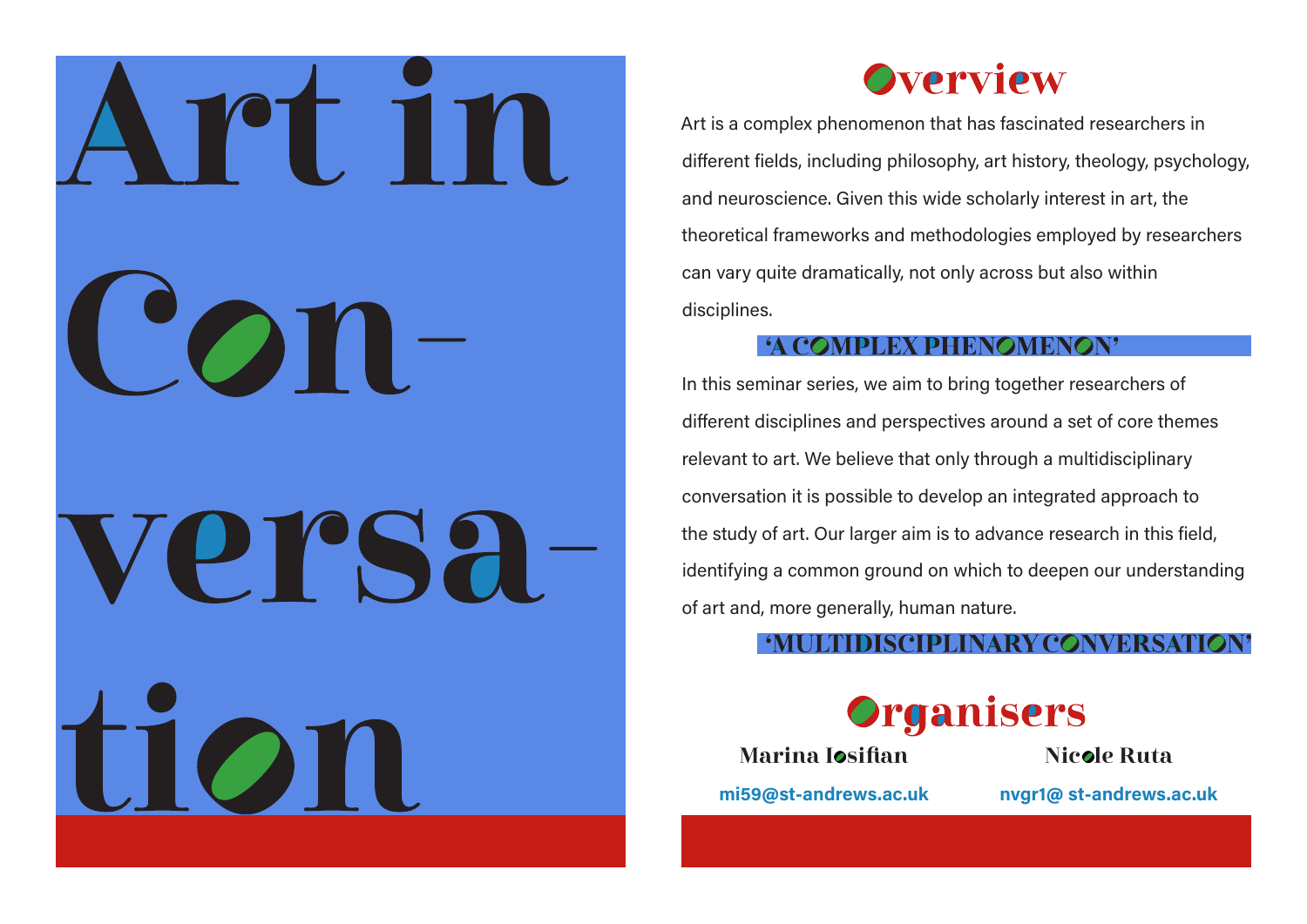# Sept. 2021 Events

# Seminar 6: What is art?

#### 3rd September 2021, from 3:30 pm to 5:00 pm UK time

Defining art is an ancient challenge and we believe it is still a relevant starting point for anyone interested in better understanding this complex phenomenon. How can psychology and art contribute in shedding light on this fundamental question? Speakers:

**Dhanraj Vishwanath**, Senior Lecturer in Psychology, University of St Andrews **Fulvia Carnevale** aka Claire Fontaine, MA Fine Art, artist YouTube link availabe on our [website](https://artinconversation.wp.st-andrews.ac.uk/upcoming-events/)

### Seminar 7: Serial Television

#### 10th of September 2021, from 3:30 pm to 5:00 pm UK time

Serial television is one of the youngest and most popular art products. However, it is yet unclear how people cognitively engage with serial television and how this format differs from cinema. We will discuss this question from two different approaches, involving psychological science and film studies. Speakers:

**Zoe Shacklock**, PhD, Lecturer in Film Studies, University of St Andrews **Joseph Magliano**, Professor of educational psychology, Department of Learning Sciences, Georgia State University YouTube link availabe on our [website](https://artinconversation.wp.st-andrews.ac.uk/upcoming-events/)

# Seminar 8: Imagination

#### 17th of September 2021, from 3:30 pm to 5:00 pm UK time

Imagination is a fundamental aspect of human cognition and of our experience of the world. What is the role of this process when we encounter a work of art? We will discuss how scientists and researchers in the humanities theorise this concept. Speakers:

**Judith Wolfe**, Professor of Philosophical Theology, University of St Andrews **Gerald Cupchik**, Professor of Psychology, University of Toronto Scarborough

# Seminar 9: Fashion

#### 24th of September 2021, from 3:30 pm to 5:00 pm UK time

Fashion is one of the most significant cultural phenomena of our times. But can fashion influence our moods and communicate cultural status? We will discuss this question from two different approaches, involving psychological science and theology.

Speakers:

**Robert Covolo**, PhD, Center for Pastoral Residents, Christ Church Sierra Madre **Carolyn Mair**, Professor of Psychology for Fashion, Independent scholar YouTube link availabe on our [website](https://artinconversation.wp.st-andrews.ac.uk/upcoming-events/)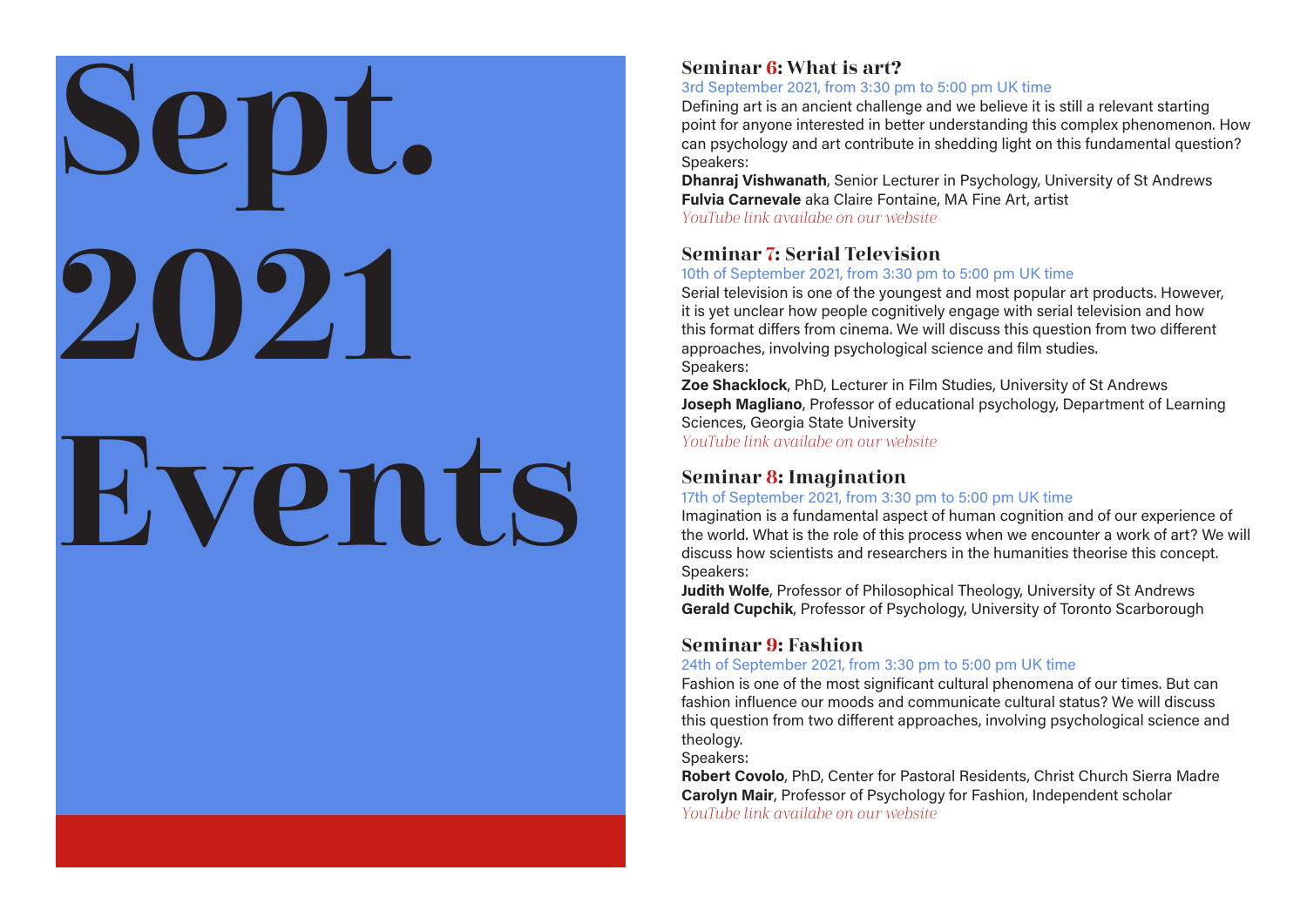# OCT. 2021 Events

### Seminar 10: Music

#### 1st of October 2021, from 3:30 pm to 5:00 pm UK time

How do we engage cognitively and emotionally with music? We will discuss mechanisms of music processing involving multidisciplinary approaches to music perception and experience.

Speakers:

**Julia Merrill**, PhD, Systematic musicologist, Max Planck Institute for Empirical **Aesthetics** 

**Eric Clarke**, Heather Professor of Music, University of Oxford

# Seminar 11: Text and Image

#### 8th of October 2021, from 3:30 pm to 5:00 pm UK time

Can art be considered a form of communication? Comics are the 9th art, integrating text and images to describe temporality and telling stories. We will explore how this unique visual language can give us insights about human communication. Speakers:

**Neil Cohn**, Associate Professor, Tilburg University

**Matteo Farinella**, PhD, multimedia producer for Columbia University Zuckerman Institute

# Seminar 12: Cinema

#### 15th of October 2021, from 3:30 pm to 5:00 pm UK time

We will discuss the cinematic experience from a multidisciplinary point of view, trying to address fundamental issues, such as: How do we cognitively and emotionally engage with films and visual storytelling? Which are the embodied mechanisms that are activated while we watch moving images? Speakers:

**Tim Smith**, Professor of Cognitive Psychology, Birkbeck University **Lucy Fife Donaldson**, Senior Lecturer in Film Studies, University of St Andrews

# Seminar 13: Perception of portraits

#### 29th of October 2021, from 3:30 pm to 5:00 pm UK time

Portrait is one of the oldest art forms. How we perceive portraits? We will discuss psychological mechanisms of face perception and aesthetic judgments. Speakers:

**David Perrett**, Professor, School of Psychology and Neuroscience, University of St Andrews

**Jesse Prinz**, Professor of Philosophy, The Graduate Center, The City University of New York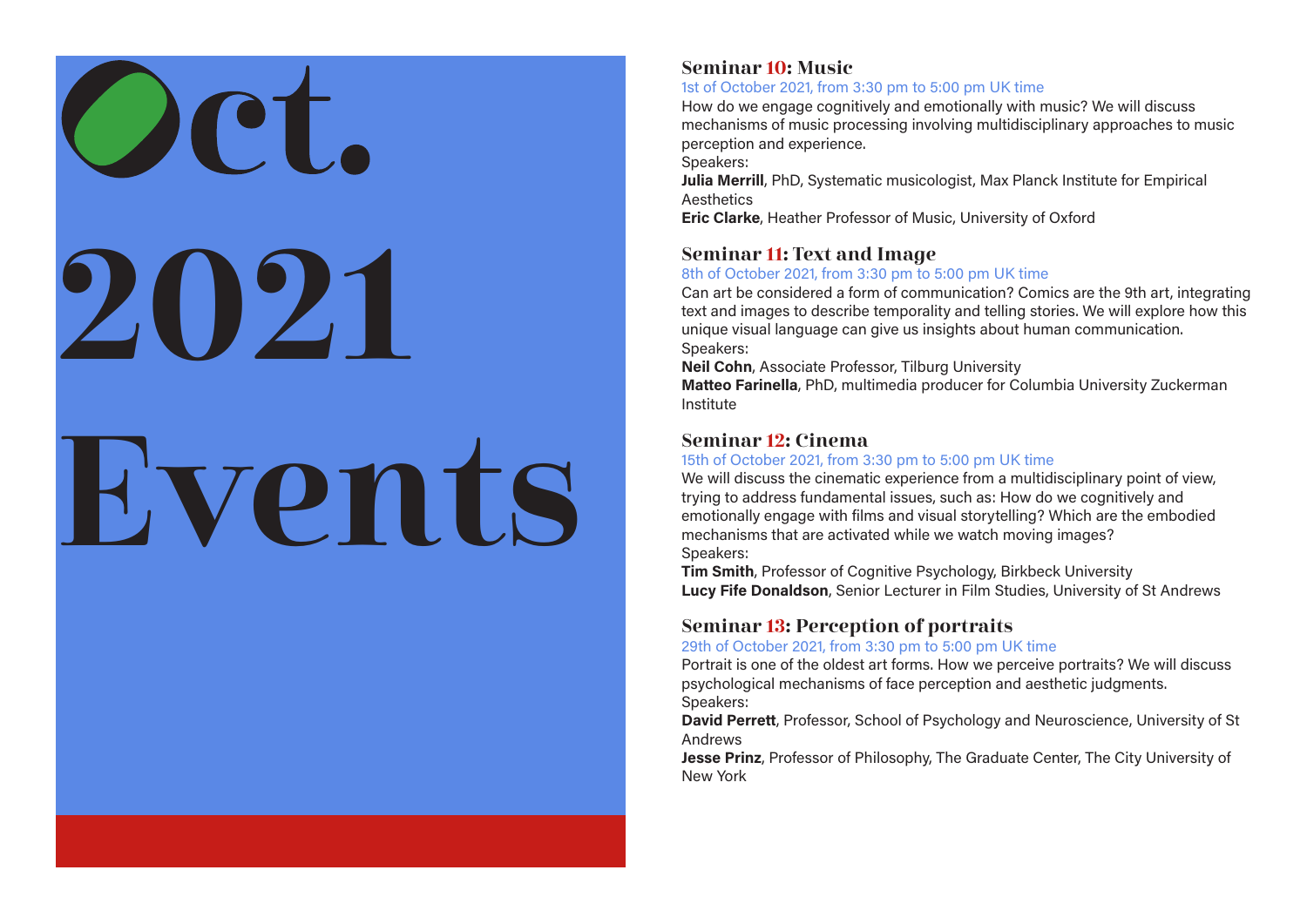# **OV.** 2021 Events

### Seminar 14: Creativity

#### 5th of November 2021, from 3:30 pm to 5:00 pm UK time

How do people create works of art? What makes us perceive an artefact as creative? Which are the mechanisms that enable us to respond so powerfully to the products of creativity? We will discuss this fascinating topic by comparing the perspectives of psychology and philosophy.

**Rebecca Chamberlain**, Lecturer in Psychology, Goldsmiths University of London **Dustin Stokes**, Associate Professor in Philosophy, University of Utah

#### Seminar 15: Art and morality

#### 12th of November 2021, from 3:30 pm to 5:00 pm UK time

The beautiful and the good: are aesthetic judgments related to moral ones? And if so, why do we have the tendency to attribute moral qualities to certain aesthetic qualities? We will discuss the state of the art and the relevance of this topic in the aesthetics and art domain, combining insights from neuroscience and philosophy. Speakers:

**Anjan Chatterjee**, Professor of Neurology, Psychology, and Architecture, University of Pennsylvania **Panos Paris**, Lecturer in Philosophy, Cardiff University

# Seminar 16: Fiction

#### 19th of November 2021, from 3:30 pm to 5:00 pm UK time

Fiction can be broadly described in terms of imaginary narratives of different formats (e.g., writings, films, theatre, poetry, comics). It is not yet clear whether cognitive and affective engagement with fiction is different from engagement with real-life events. We will discuss this question from different perspectives, involving psychological and philosophical approaches. Speakers:

**Keith Oatley**, Professor Emeritus of Cognitive Psychology, University of Toronto **Jérôme Pelletier**, Associate Professor of Philosophy, Institut Jean Nicod, Ecole Normale Superieure and University of Brest

# Seminar 17: Multi-sensory perception and art

#### 26th of November 2021, from 3:30 pm to 5:00 pm UK time

Art often does not involve all our senses, as real-life perception does. We cannot hear paintings or touch music. Nevertheless, engagement with art involves multimodal aspects of human perception. We will discuss this question from two different perspectives, involving psychology and art.

Speakers:

**Charles Spence**, Professor, Department of Experimental Psychology, University of Oxford

**Carol Steen**, Artist, Professor, Touro College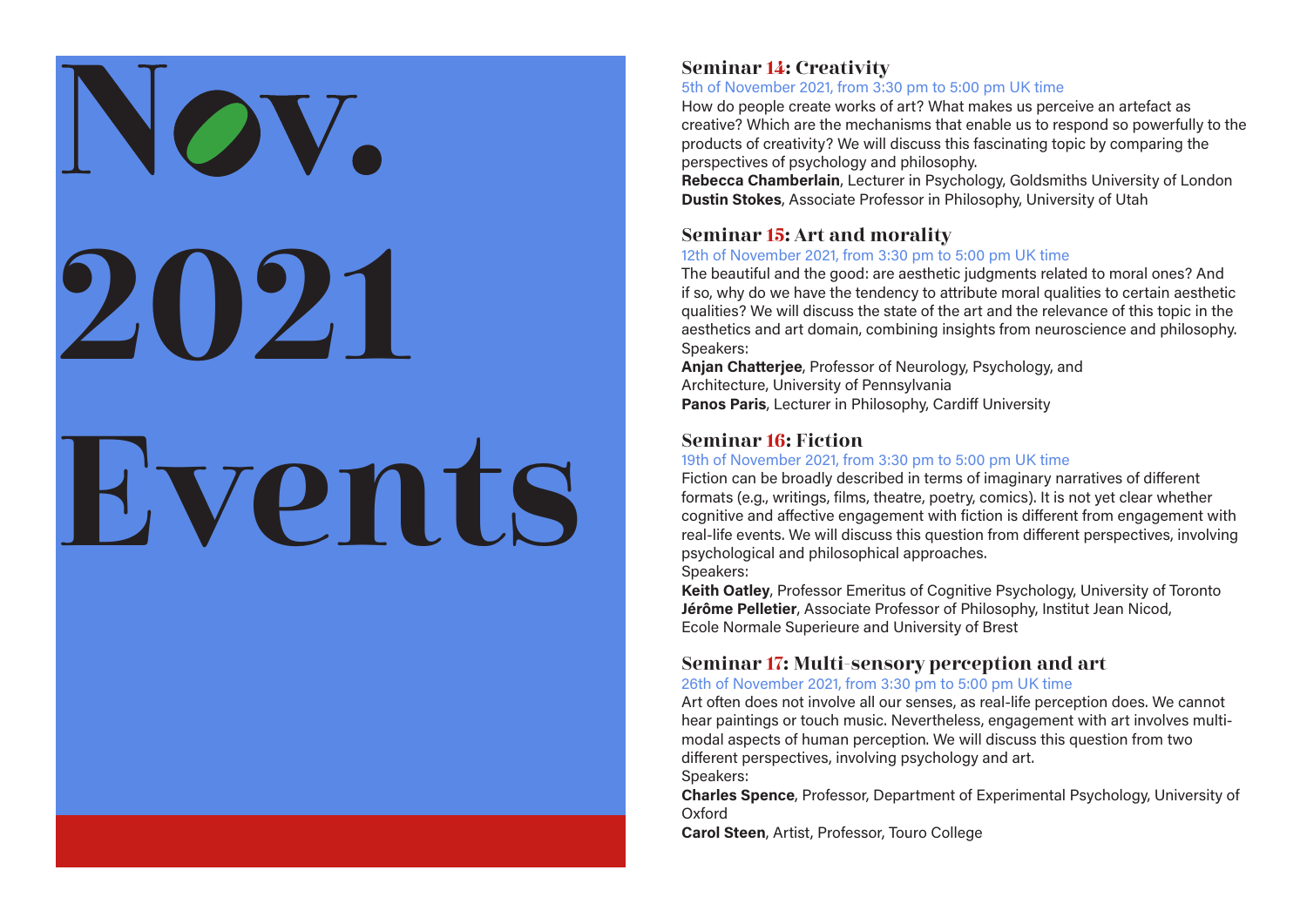# Dec. 2021 Events

### Seminar 18: Art and science: collaboration projects

#### 3rd of December 2021, from 10:00am to 11:30am

Art and science are often seen in opposition, as two conflicting ways of looking at the world. Integrating those two disciplines is a challenging task, however the last two decades have witnessed an increasing research interest in the field of aesthetics. How can psychology and art collaborate in order to deepen our understanding of art?

Speakers:

**Johan Wagemans**, Full Professor of Experimental Psychology, K.U. Leuven **Anne-Mie Van Kerckhoven** aka AMVK, artist, MS Fine Arts

### Seminar 19: Art in context

#### 10th of December 2021, from 3:30 pm to 5:00 pm UK time

Researchers in empirical aesthetics often investigate how humans perceive art in unnatural settings, such as a psychology lab. How does the context in which we encounter a work of art (a gallery, a lab, a street) affect the way we engage with it? How to fill the gap between aesthetic science and aesthetic experience? Speakers:

**Alistair Rider**, Senior Lecturer in Art History, University of St Andrews **Alexis Makin**, Lecturer in Psychology, University of Liverpool

# Seminar 20: Learning from fiction

#### 17th of December 2021, from 3:30 pm to 5:00 pm UK time

People often interact with the worlds of fiction, involving cinema, serial television, theatre, etc. Can engagement with fiction influence our cognitive abilities in everyday life? We will discuss this question from different perspectives, involving philosophy and psychology.

Speakers:

**Anna Abraham**, E. Paul Torrance Professor, University of Georgia **Gregory Currie**, Professor of Philosophy, University of York

For more details about the  $ATC$  seminar, please visit our website:

<https://artinconversation.wp.st-andrews.ac.uk/>